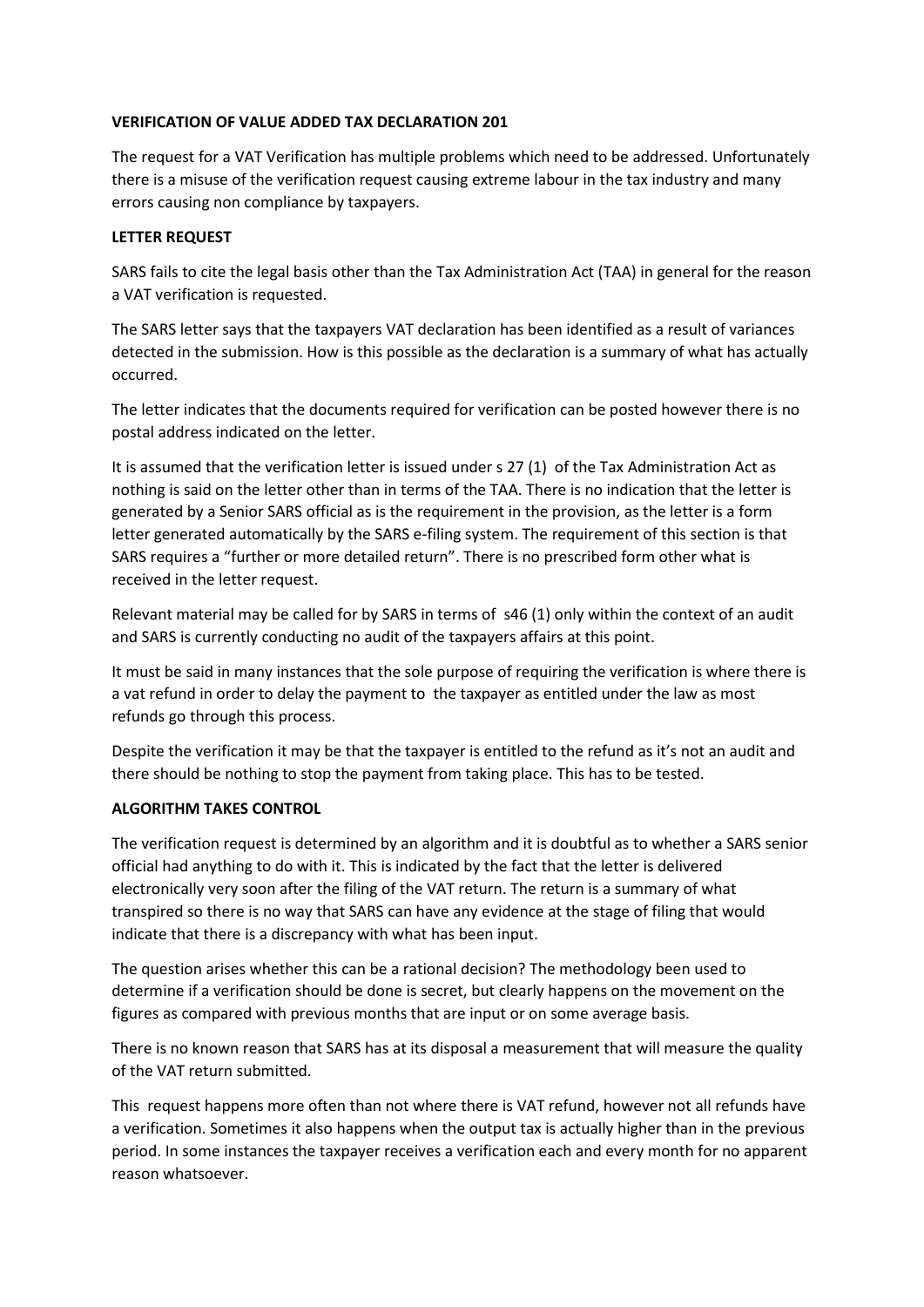If the numbers on the return are compared to previous periods or averages are worked out the current algorithm is not taking into account the current economic climate or the pandemic and serious economic factors in our economy. This can never be a full proof way of determining whether a verification or audit should be done so therefore the allegation that variances have been detected on a VAT 201 return have no foundation in fact. Owing to the fact that a return was not identical to the previous returns is commercial reality and no basis of evidence to generate a review or even an audit.

One might say that this is harassment where there are repeated requests for a verification as the taxpayer has made their best endeavours to complete the tax return without errors.

We have recently been advised that the algorithm kicks in on the actual filing of the VAT201 preventing the return from being filed causing non filing making the taxpayer non-compliant as this filing normally takes place on the last day for filing.

## **REFERERENCE TO ERRORS**

The reference to possible errors that the taxpayer might find is proof that SARS has made no rational analysis as this is a warning for the taxpayer to check what has been input and is based on variances detected by an out of date algorithm or on the basis of a refund request.

## **SUBMISSION**

The form letter generated for verification needs to be improved and updated as follows:-

Correction of the letter making sure that it is properly worded as mentioned above – correct references to the TAA – what relevant material is required – correct instructions - postal references removed.

Find a way to add a senior SARS official to legitimise the request or issue a notice of amendment in some form available to SARS.

The algorithm used to determine variances needs to be updated taking into account current economic reality or on a rotation basis from time to time.

The algorithm in use prior to filing a VAT 201 must be aborted immediately.

The situation in regard to asking for verification in regard to refunds has to be looked at and improved.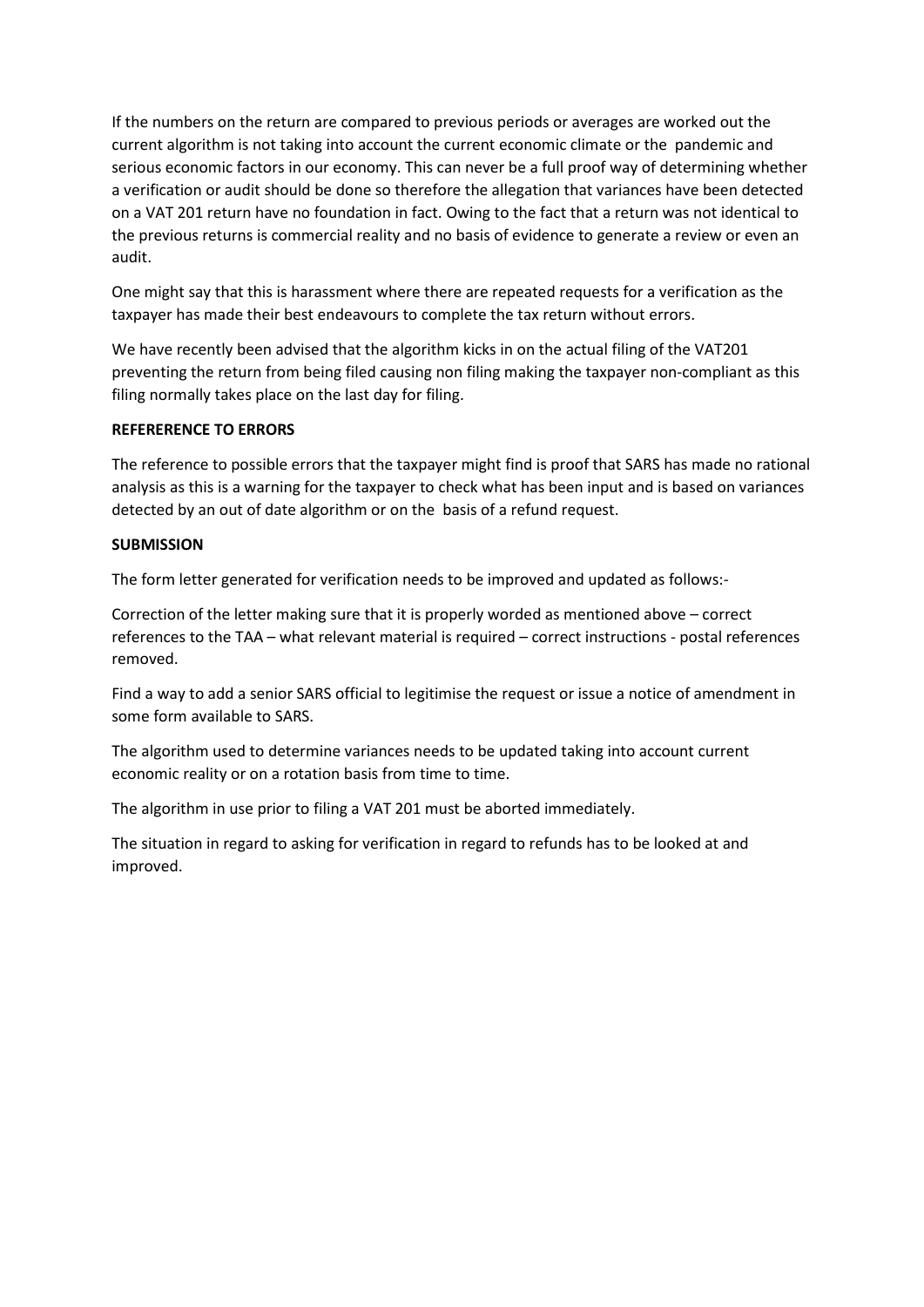#### **TRANSFER OF TAX TYPES FROM A TAX PRACTIONER TO ANOTHER**

Currently in light of the situation in South Africa there is an increased requirement to move taxpayers from one profile to another profile. There are huge problems which have been indicated in other SAICA interactions with SARS. There are numerous complaints from Tax Practitioners (TPS) in this regard. We understand the issue of taxpayers been stolen off a tax profile but believe that the current situation in order to get a taxpayer transferred has huge issues for TPS.

The chairman of this committee has been waiting patiently for a company that he is in control of to be moved from one tax practitioner to another so far 3 months. The issue being emails going to the w person. It's accepted that the public officer was not addressed when the company was taken over but this issue has been going on for three months.

Most representatives or public officers are in fact taxpayers. Why can there not be a link to a taxpayer who is an individual where all the necessary info has been verified by SARS including identity and bank account details.

The issue here is that tax compliance is been held up for no other reason than the steps taken by SARS to improve the system. There should be no issue in regard to the transfer but only steps taken when the tax return is submitted. At that stage something should be done to make the verification but at least allowing taxpayers to become compliant.

There are also systems in place that link with home affairs and will allow anyone on the SARS system to be verified with home affairs in terms of the ID and even facial recognition on the ID.